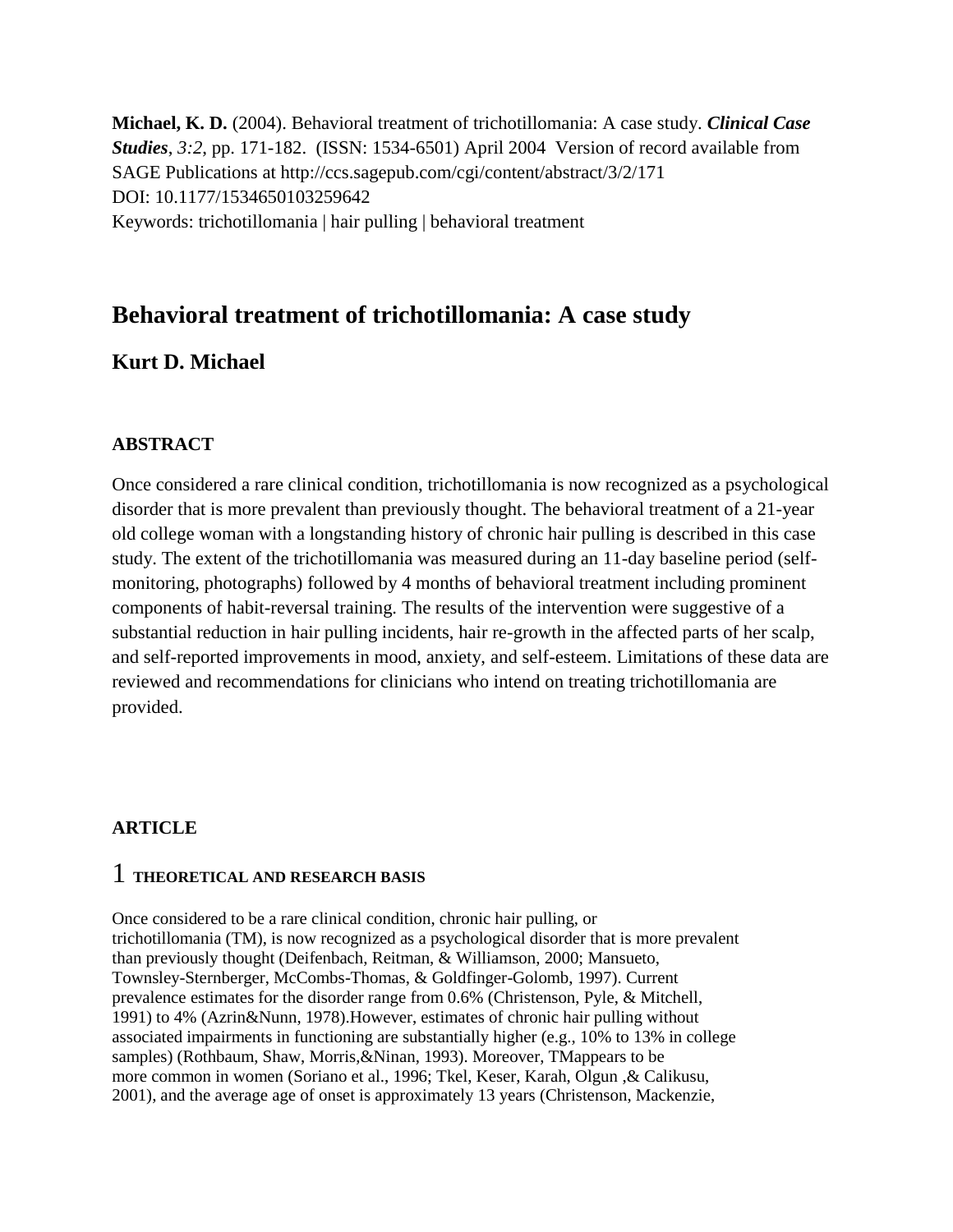#### & Mitchell, 1991).

Correlates and implications of TM are noteworthy and can include significant hair loss and serious dermatological damage (Swedo & Leonard, 1992), depression, anxiety, diminished self-esteem (Soriano et al., 1996), and significant difficulties with interpersonal relationships (Watson & Winter, 2000). Although some researchers (e.g., Christenson et al., 1991; King et al., 1995; Schlosser, Black, Blum, & Goldstein, 1994) have suggested that a number of psychiatric conditions such as personality disorders, obsessive-compulsive disorder, and mood disorders often co-occur with TM, clear patterns of comorbidity remain elusive and controversial (Elliot & Fuqua, 2000).

Currently classified as an impulse-control disorder in the *Diagnostic and Statistical Manual of Mental Disorders* (*DSM-IVTR*) (American Psychiatric Association, 2000), the hallmark symptoms include noticeable hair loss (alopecia) and an increase in psychological tension just prior to hair pulling followed by pleasure associated with hair pulling. There are psychodynamic (e.g., Zalsman, Hermesh, & Sever, 2001), biological (e.g., Swedo et al., 1991), and behavioral conceptualizations (e.g., Azrin & Nunn, 1978) Of TM. Behavioral conceptualizations range from tension reduction hypotheses to modeling. Azrin and Nunn (1973) suggested that individuals learn to use hair pulling as an adaptive response to stress that is then, in turn, reinforced by the relief or pleasure experienced by the hair pulling. Mansueto and colleagues (1997) proposed that, over time, these behaviors could become increasingly complex and maintained by a variety of internal (e.g., anxiety) and external cues (e.g., being alone in the bedroom).

Furthermore, several investigators (e.g., Jenike, 1989) have proposed that TM is a variant of obsessive-compulsive [anxiety] disorder (OCD), which is characterized by intrusive thoughts and compulsive behaviors that provide at least temporary relief from the anxiety associated with the obsessive cognitions. However, to date, a clear, empirically supported etiological mechanism that adequately explains the origins of TM has not been established (Deifenbach et al., 2000).Nonetheless, there is general agreement in the clinical literature that an integrative approach to TM (i.e., behavioral, biological, cognitive), with a specific focus on the context in which the disorder develops (see Silverman, 1999 for further review), is the most prudent way to address the treatment of TM.

Based on several narrative reviews of the extant literature on TM, habit-reversal training (HRT) is the treatment with themost empirical support (Peterson, Campise,  $\&$ Azrin, 1994) and remains to be one of the few treatments tested in a controlled trial (Azrin, Nunn, & Frantz, 1980). In general, evidence that pharmacotherapy is an effective means of treating TM is sparse and limited to open medication trials (Deifenbach et al., 2000). Indeed, in a recent placebo-controlled trial comparing effectiveness of cognitive-behavioral therapy (CBT) and clomipramine in a clinical sample of 23 patients with TM, CBT was superior to medication and placebo at reducing symptoms to a significant degree (Ninan, Rothbaum, Marstellar, Knight,&Eccard, 2000). In contrast, the investigators reported that clomipramine was not superior to placebo in treating TM.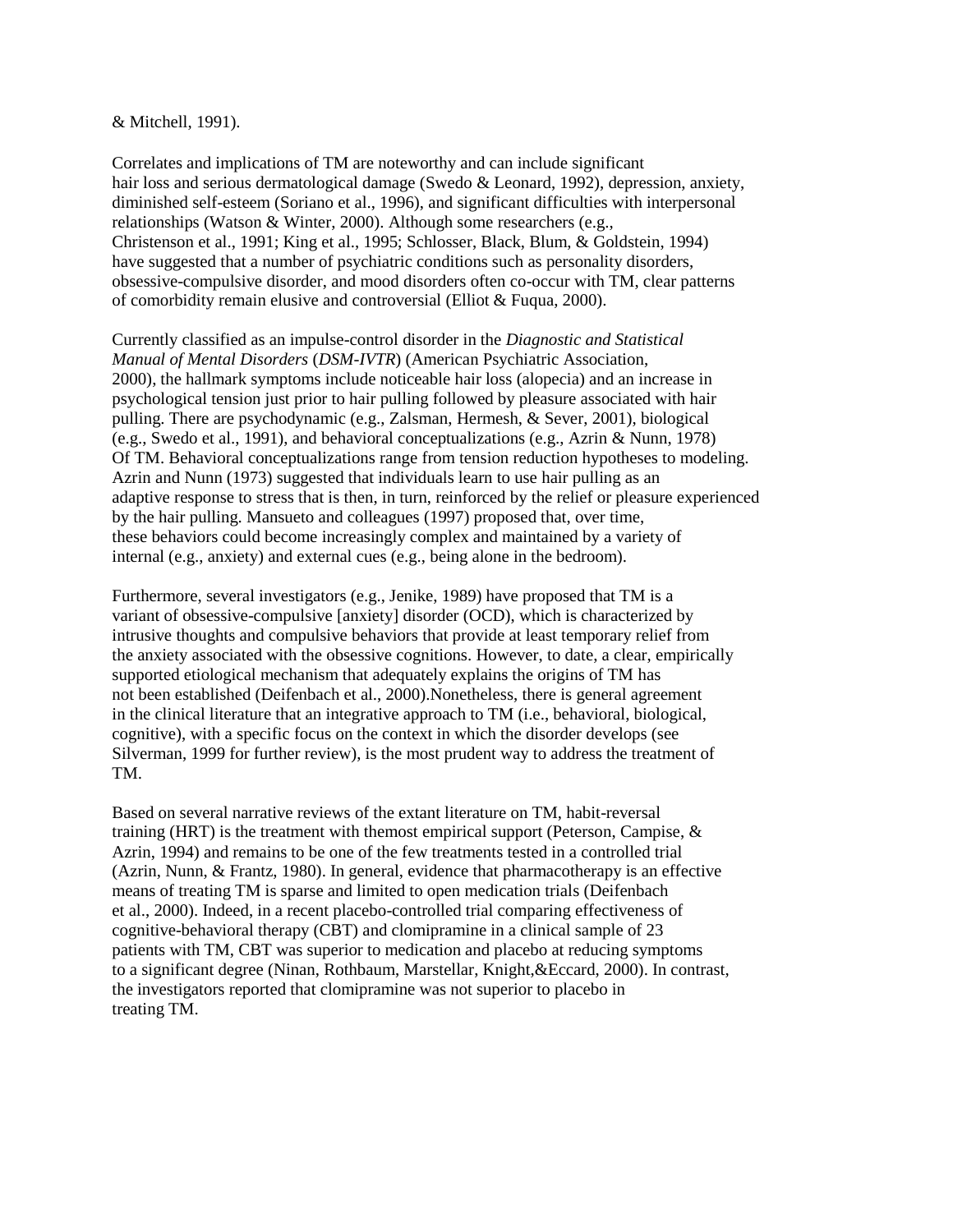# 2 **CASE INTRODUCTION**

At initial assessment, Lisa (not her real name) was a 21-year-old college student who had a variety of part-time jobs to support her educational pursuits. She referred herself for treatment after two unsuccessful attempts to treat the condition via what was described as nonspecific supportive psychotherapy. The previous treatment attempts occurred 2 to 3 years before the current treatment course. In addition, prior treatments (during late adolescence) occurred within the context of other prominent issues including alcohol abuse and family-of-origin conflicts (e.g., nonacceptance of her homosexual orientation). Lisa attributed her limited success in decreasing her hair-pulling behavior during previous therapy attempts to (a) a weak therapeutic alliance and (b) her own self described reluctance to modify maladaptive behaviors. However, on initial assessment, Lisa expressed substantial motivation to address her longstanding difficulties with chronic hair pulling, given that the energy she devoted to concealing the behavior was becoming increasingly difficult to sustain and led to a number of substantial problems in daily life (e.g., decreased participation in interpersonal and athletic events).

# 3 **PRESENTING COMPLAINTS**

During the initial evaluation, Lisa complained of chronic and significant hair pulling, associated hair loss, concealment of damage secondary to hair pulling, body image disturbance, depression, anxiety, and low self-esteem.

# 4 **HISTORY**

Lisa is the second of three children. Her parents, both college graduates, are still married. Until she enrolled in college and before her older sister moved out, she lived with her parents and two sisters. Lisa described her family life as a mixture of positive and negative experiences. According to Lisa, she did not feel supported by her parents regarding a number of issues, most notably her revelation about being lesbian.

Lisa's first memory of hair pulling occurred when she was 9 years old, during the fourth grade. She recalled a specific incident in class when she observed a male peer pull his hair out and comment that it was cool to see the root of the hair. Sometime shortly thereafter, Lisa reportedly tried pulling out a hair and found it to be somewhat compelling. She added that she became hooked on the behavior and that it became increasingly automatic after a few months, to the point where she became less aware of the behavior. Although her hair-pulling behavior persisted during adolescence, she developed concomitant Difficulties with body image and self-esteem at the approximate age of 12 years. According to Lisa, she gained 15 to 20 pounds during the summer between seventh and eighth grade, which subsequently led to significant peer censure on her return to school in the fall. Lisa said that, in addition to being subject to derogatory responses about her sexual orientation from her parents, she was now being ridiculed for her weight gain.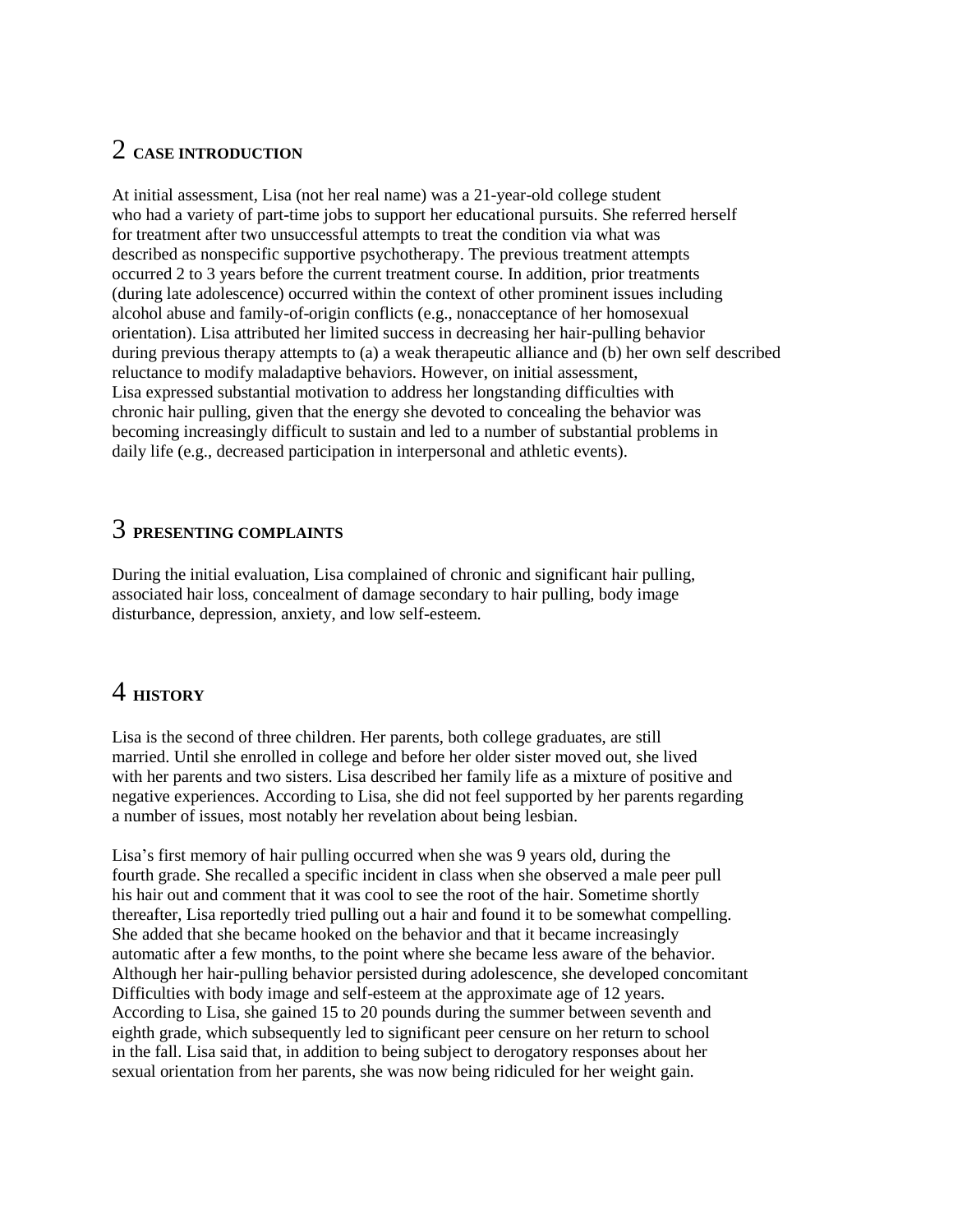To exacerbate matters, she felt additional pressure to conceal the damage from her hair pulling to avoid further embarrassment and social censure. What developed was an elaborate series of behaviors designed to conceal her hair loss on the top of her scalp in particular. Lisa grew her hair out in unaffected areas to the point where she could pull her hair across the affected area of her scalp. In addition, she developed a fondness and need to consistently wear a baseball cap. Lisa said that her peers and family members often commented on her beautifully long and curly hair, which reportedly minimized her experience of the punishing consequences (i.e., social rejection) of hair loss.

However, during late adolescence and early adulthood, Lisa reportedly became exhausted maintaining the facade. She reported several incidents where her friends would jokingly try to remove her baseball cap, to which she responded with fervor and terror of her secret being exposed. Thus, Lisa's primary reason for seeking treatment was to address something that seemed well beyond her control, despite her experience of significant impairments in daily functioning as well as prior unsuccessful treatment attempts (self-help, two previous psychotherapy events).

### 5 **ASSESSMENT**

During the first two sessions, Lisa participated in a semi-structured clinical interview adapted from the Structured Clinical Interview for *DSM* (Spitzer, Williams, Gibbon, & First, 1992). According to the data, she met *DSM-IVTR* criteria for TM, given her longstanding and significant history of hair pulling with associated hair loss and impairments in important areas of functioning (i.e., interpersonal, academic, occupational). Although Lisa endorsed a feeling of momentary relief just after pulling out a hair follicle, she also often experienced a paradoxical feeling of shame and self-loathing after the event. However, both of the aforementioned experiences were dependent on her own awareness of the hair-pulling event given that Lisa reported that her self-awareness of the actual behavior varied, based on her mood state. For example, she said that during times of stress, her hair-pulling behavior was automatic and not subject to conscious cognitive processing of the event. After the initial session, Lisa was instructed to self-monitor each hair-pulling event using a spreadsheet provided by the author to collect baseline data. She was further instructed on the use and rationale of a functional analysis of her hair-pulling behavior. She kept track of antecedent, hair-pulling, and consequent events in between sessions. Moreover, she was instructed to take a picture of the top of her scalp as another measure of her current status. In addition to the importance of monitoring hair-pulling events, collecting pictorial data serves to corroborate self-monitoring efforts and provides a useful index of treatment outcome (Treadwell & Franklin, 1999). She provided a digital image of the affected area of her scalp approximately every 3 to 4weeks during the course of treatment. During the second session and with some trepidation, Lisa permitted the author to visually inspect the affected areas of her scalp. In terms of Lisa's concomitant symptomatology, she endorsed subclinical levels of depression, generalized anxiety (without meeting *DSM-IVTR* criteria for generalized anxiety disorder), and body image disturbance. She did not meet *DSM-IVTR* criteria for OCD; Tourette's, a personality disorder; or a substance dependence or abuse disorder. She did, however, exhibit a great deal of psychological insight about her condition and appeared to be forthright and candid throughout the assessment process. At the conclusion of the initial assessment phase, Lisa was referred for a medical evaluation to rule out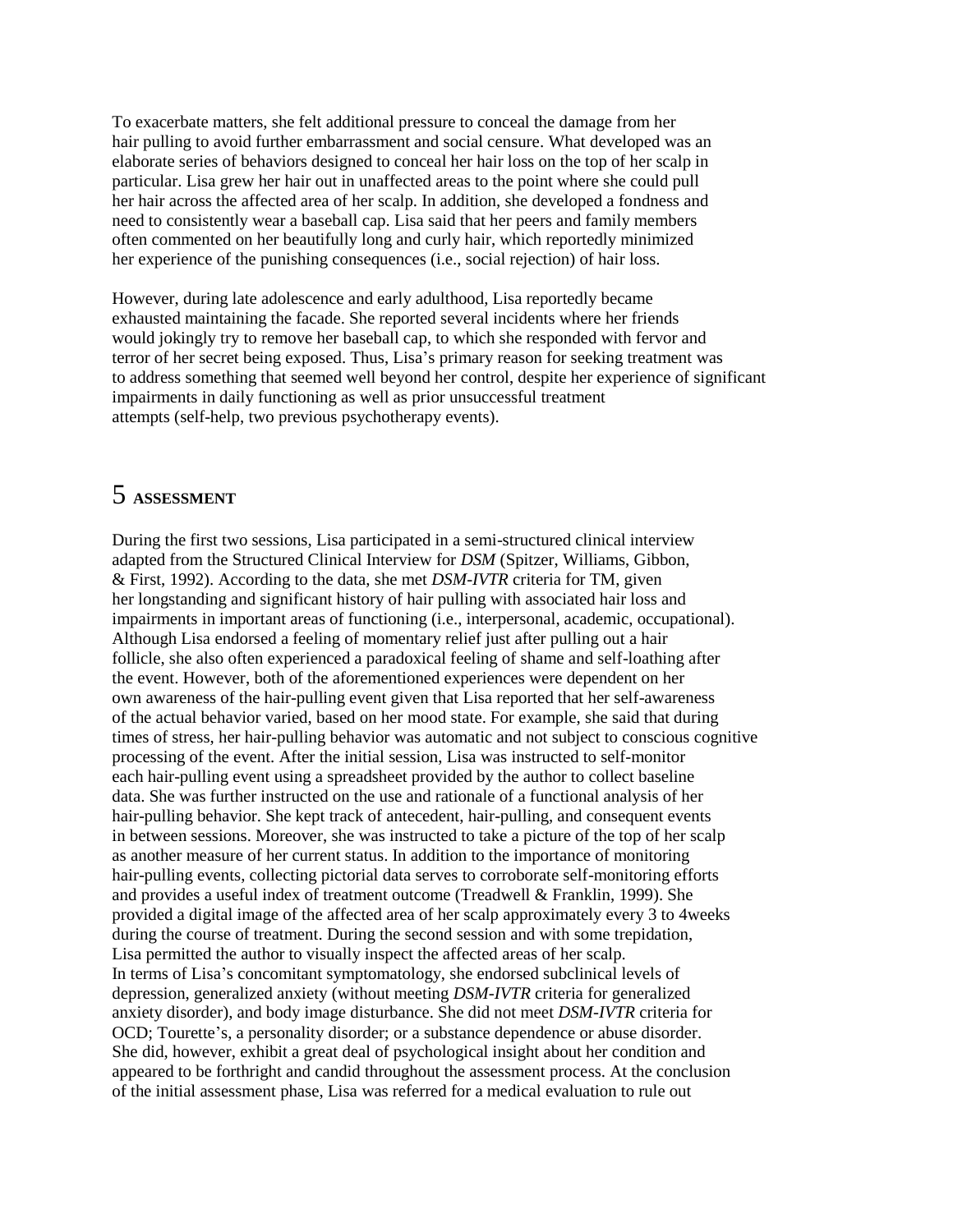any potential medical contributors (e.g., fungal infections) and complications to her condition (e.g., eczema).

# 6 **CASE CONCEPTUALIZATION**

Given the existing literature on TM that supports both conceptualizations and treatments based on behavioral principles, Lisa's treatment plan was behavioral in nature, including prominent components of HRT. Moreover, in light of the equivocal status of conceptualizing TM as a variant of OCD and the fact that Lisa did not exhibit clinically significant obsessive-compulsive symptoms, the literature regarding the use of HRT was used as a guide for both conceptualization and treatment. Furthermore, at no time during the treatment process did Lisa express a desire for a referral for pharmacological management.

Thus, once again, based on the literature and the client's own wishes,

a behavioral treatment regimen was developed and implemented based on at least two detailed descriptions of behavioral treatments (i.e., Mansueto, Goldfinger Golomb, McCombs Thomas, & Townsley Sternberger, 1999; Robleck, Detweiler, & Fearing, 1999). Key elements of the behavioral approach to TM include a functional analysis of hair-pulling behavior, attempts to increase the client's awareness of the behavior (often via systematic self-monitoring), and identifying antecedents and triggers to hair pulling as well as the consequences and implications. Moreover, interventions often include relaxation and alternative methods of tension reduction, development of competing yet constructive replacement behaviors, and self-reinforcement of adaptive alternative behaviors.

According to Lisa and a functional analysis of her TM, hair pulling was reinforced in several ways. First, the most common antecedent events to hair pulling were anxiety and boredom, often associated with academic stress and external cues (e.g., being alone in her bedroom or bathroom), respectively. In the service of her anxiety about school, she experienced the act of hair pulling as a cue to distract herself from her academic tension, which often facilitated the avoidance of a noxious physiological, cognitive, and affective state (anxiety) and was thereby negatively reinforced over time. In addition, the physical sensations of touching her hair apparently were a catalyst (cue) to a more rapid entrance into an altered physiological, cognitive, and affective state. Thus, consistent with the tension reduction model, Lisa was able to escape from a dysphoric state via her TM. At the same time, it appears that the reinforcing qualities of these circumstances not only promoted a quicker progression to a desirable state but they also inhibited her access to the punishing consequences of the hair pulling (e.g., hair loss, itching, unsightly dermatological effects such as sores on the scalp). Given these data, an immediate goal of self-monitoring was to enhance Lisa's awareness of the behavior as well as the reinforcing and punishing consequences of her TM.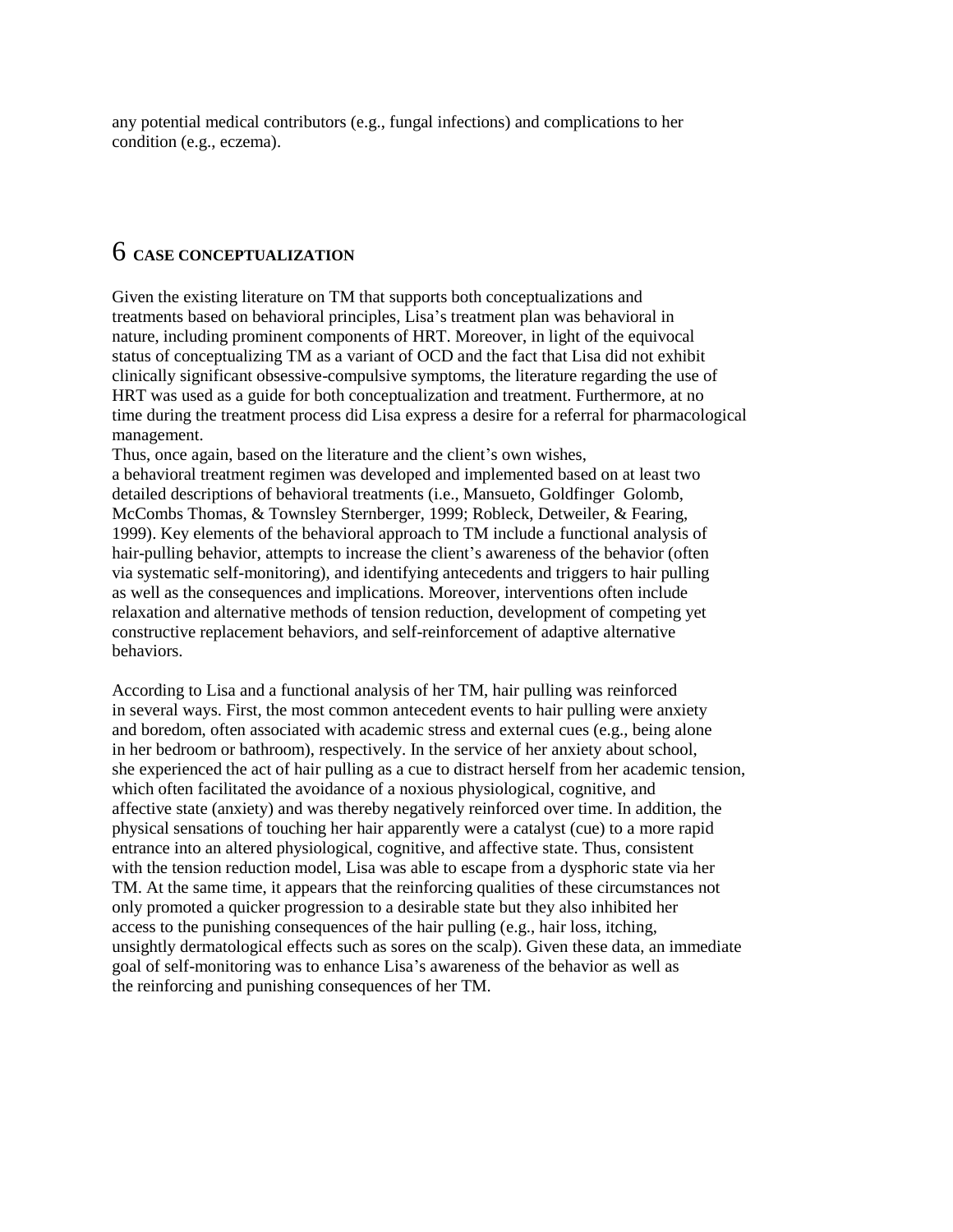# 7 **COURSE OF TREATMENT AND**

#### **ASSESSMENT OF PROGRESS**

As described previously, Lisa monitored and kept track of the number of hairs pulled and the number of hair-pulling events daily during the course of treatment. During the 11-day baseline period, she pulled out hair follicles (range: 22-65 hairs pulled) every day during the interval (see Figure 1). A ratio of days when hair pulling occurred versus days when zero hairs were pulled was calculated over the course of therapy. Therefore, during the baseline phase, Lisa pulled hair on 100%of the days in the period.

In addition to the self-monitoring data, Lisa agreed to have a trusted friend take a digital photograph of her scalp during the baseline phase to establish a record detailing the scope of her hair loss as well as the condition of her scalp. The baseline pictures not only revealed significant hair loss on the top of her scalp but also skin damage, blemishes, and sores, likely associated with a longstanding pattern of TM. She was instructed to establish a consistent distance from the camera to facilitate a useful comparison of pictorial data across time. The pictorial data also served a key role during the intervention phase. It was used initially as a punishing and tangible reminder of the damage that she inflicted on her scalp over the course of several years of hair pulling. Lisa was instructed to place the baseline picture in prominent hair-pulling locations (bedroom, bathroom, car) to disrupt her automatic behavioral cycle of hair pulling in environments where external cues for TM were prevalent. The pictorial data were also used as a launching point for her development of a noxious cognitive stimulus (i.e., covert sensitization) as a preventative aid for additional hair pulling. In addition, it was used as a visual reinforcement of the progress she realized by comparing the baseline photograph with subsequent photographs illustrating improved scalp conditions. After each hair-pulling episode, Lisa was instructed to view the baseline picture in addition to calling up the noxious cognitive stimulus of her scalp.

With respect to Lisa's prominent internal antecedents (cues) for hair pulling, which included school-related anxiety and general dysphoria, she was trained in alternative adaptive behaviors including progressive muscle relaxation, Gestalt awareness training, positive practice of rubbing a string of beads between her fingers (most often used during hair-pulling events), and thought stopping. After sufficient training in the above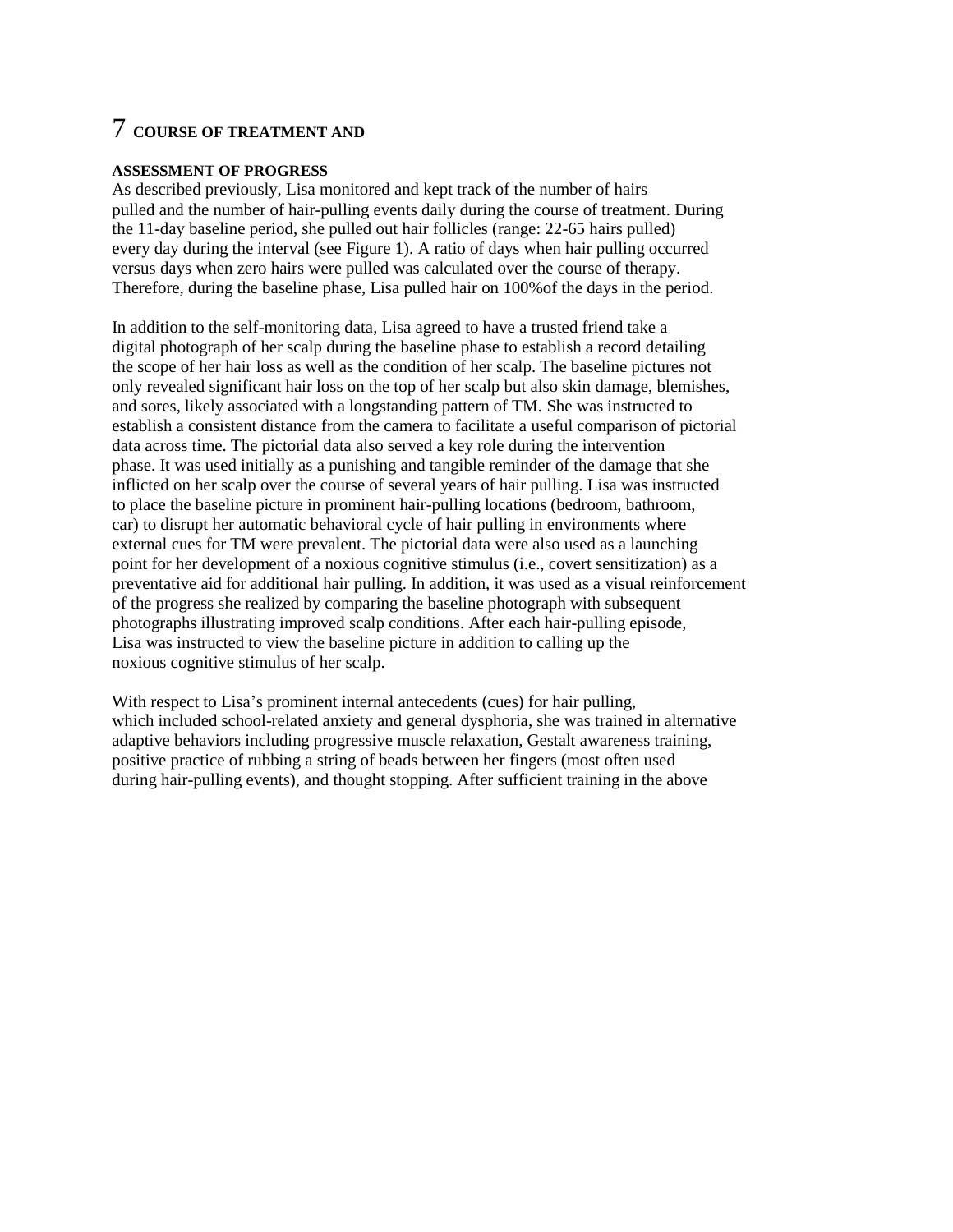

Number of Hairs Pulled Each Day During Baseline (11 Days) and Treatment Phases (123 Figure 1. Days) as Measured by Client's Self-Reported Frequency Counts NOTE: Regression line reflects the mean number of hairs pulled across time.

procedures, Lisa implemented these behaviors in response to her urge to pull or when she became aware of her hair-pulling behavior. Also, from a behavioral perspective, Lisa independently decided to implement a variant of a response prevention technique: namely, cutting her hair close to the scalp to both expose herself to the reality of the condition of her scalp and to make the actual act of hair pulling more challenging. Similarly, after the first session during active treatment, she opted to stop wearing a baseball cap to keep herself continuously exposed to the reality of her situation (extinction), to relieve her sense of tension associated with concealing the TM, and to provide another means of receiving social feedback that might inhibit the hair-pulling behavior.

As described above, the active treatment consisted of an amalgam of behavioral and cognitive procedures as well as several components of habit reversal training in particular. Formative evaluation efforts were conducted throughout the intervention phase, and necessary adjustments and revisions were made to promote the best possible outcome for Lisa. Moreover, the content and focus of individual sessions often included the discussion and review of important contextual factors and interpersonal developments. During the 123 days (12 sessions) of the active treatment phase, Lisa pulled her hair on 37 of those days (range: 1-40 hairs pulled).Whereas she pulled hair on 100% of the days during the baseline assessment period, she pulled hair on 30% of the days during the active treatment period. Thus, Lisa reported a 70% reduction in the number of hairpulling days over the course of treatment (86/123 no-hair-pulling days). Moreover, based on a trend analysis, the average number of hairs pulled during each event was reduced. See Figure 1 for detailed illustration of these data.

In terms of the pictorial data across time, five photographs were taken over the course of the baseline and treatment phases. The depictions of Lisa's scalp in Figure 2 were made by modifying the actual pictures of the top of her head from the various intervals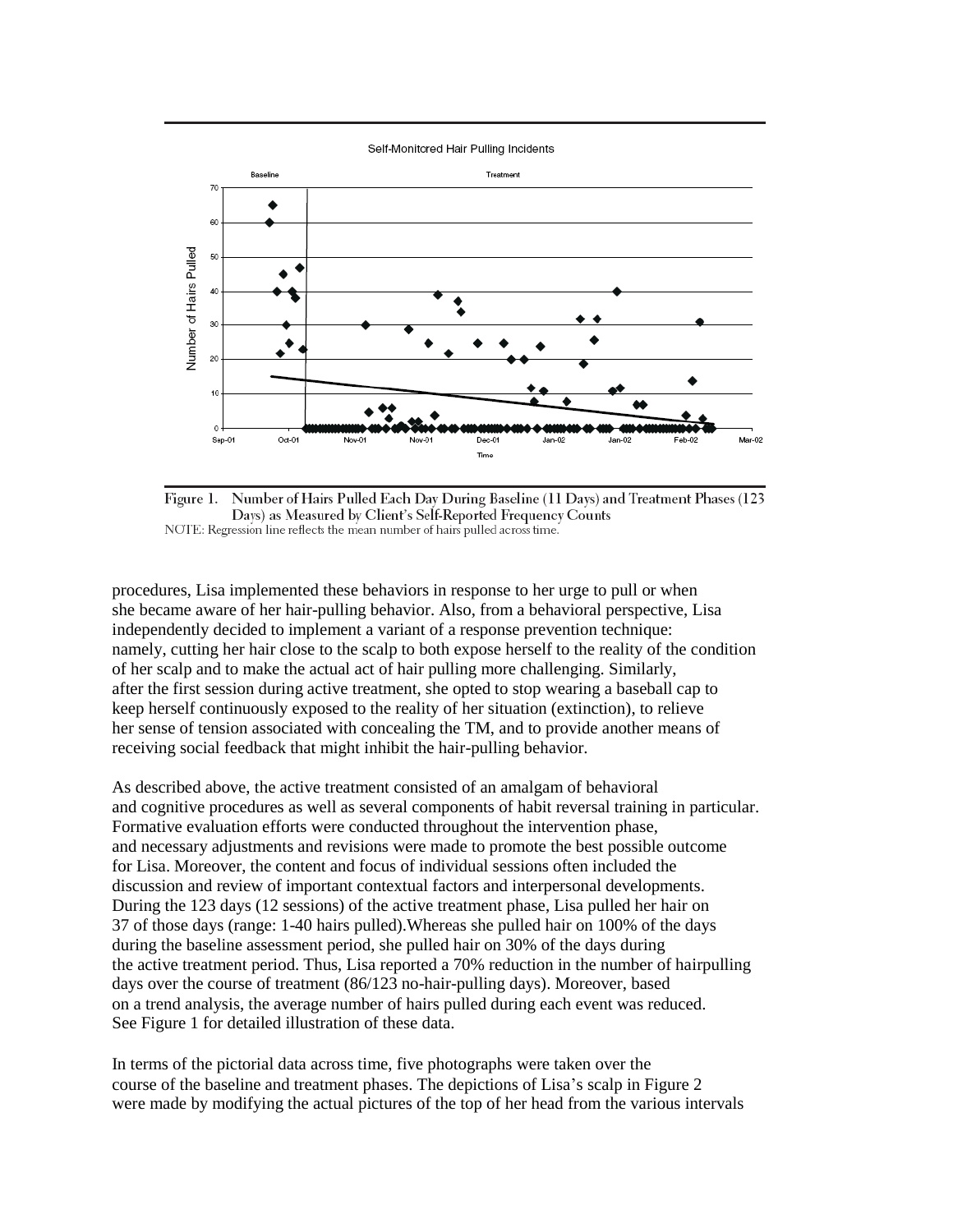using a computer software program(i.e., Adobe Photoshop 5.0). These data are presented for illustrative purposes without compromising Lisa's identity and by no means represent a precise depiction of her scalp conditions across time. Nonetheless, the figure does represent an accurate approximation of her general scalp conditions over the course of treatment (see Figure 2).

With respect to the pictorial data, Lisa exhibited a substantial reduction in hair pulling, as evidenced by a significant reduction in the regions with little or no hair and actual hair re-growth. These data are consistent with the self-monitoring findings as well. It is important to note that exact and vivid depictions of scalp conditions over time are crucial to the treatment. Thus, under circumstances in which the protection of a client's identity is not potentially compromised (i.e., actual treatment), every effort should be made for the client to scrutinize more precisely the status of her scalp.

In terms of the related symptomatology (e.g., depression), Lisa reported substantial improvements in depression and self-esteem. However, she still experienced considerable difficulty managing her academic tension and general anxiety. Moreover, Lisa's reports of body image disturbance remained relatively unchanged over the course of treatment.

### 8 **COMPLICATING FACTORS**

As previously noted, the content and focus of individual sessions often included the review of important contextual factors and interpersonal developments. Although these are certainly predictable events during the course of any particular psychotherapeutic intervention, Lisa experienced a significant number of interpersonal difficulties during the course of treatment, which undoubtedly complicated treatment. For example, Lisa was having substantial difficulties with her significant other during the 4 months of treatment. Understandably, the plans for a number of sessions had to be revised to accommodate sufficient processing of these interpersonal issues. As such, the review of behavioral procedures and a systematic evaluation of the effectiveness of these procedures often became secondary. However, in the context of providing ecologically valid treatments, it would have been unwise and perhaps counterproductive to insist on a sterilized, overly manualized approach to therapy. Moreover, the interpersonal developments in Lisa's life were highly relevant to treatment outcome. Based on a review of treatment notes and the associated hair-pulling events, significant interpersonal strife was associated with increased amounts of hair pulling.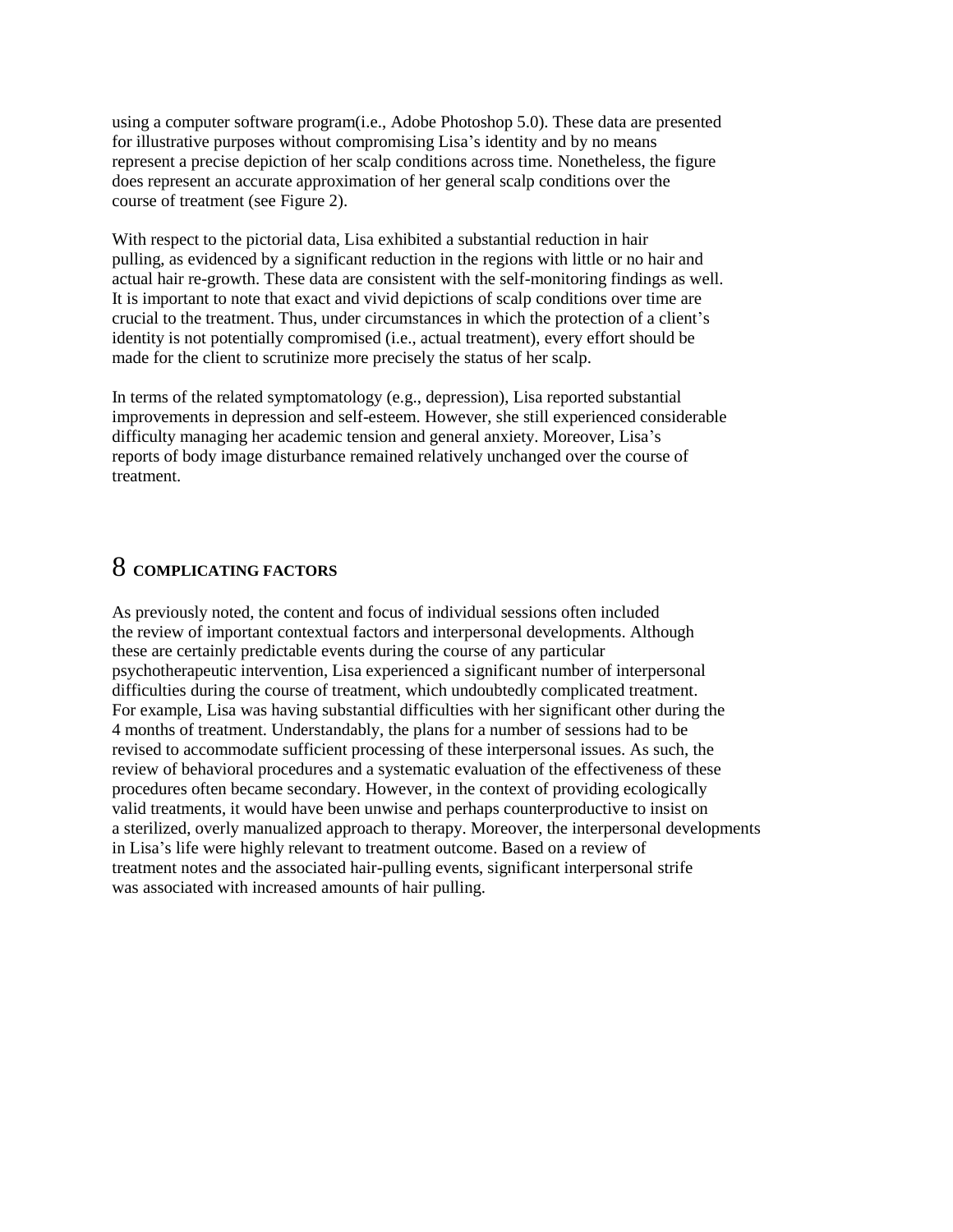

Pictorial Illustration of the Top of Client's Scalp at Pretreatment (Time 0) and Four Other Figure 2. Intervals (Approximately 1 Month Between Intervals) During Treatment Course

### 9 **MANAGED CARE CONSIDERATIONS**

Lisa was fortunate to have a reasonable insurance plan with a manageable copayment. Thus, despite having a considerable number of financial constraints often associated with being a college student, she was able to undergo treatment with a private practitioner. Although another therapeutic alternative was available to Lisa through her college counseling center, she was able to select her preferred treatment option. During the course of therapy, her insurance company conducted two standard reviews of treatment, and both resulted in the granting of additional sessions based on the assessment and treatment data up to that point.

# 10 **FOLLOW-UP**

Lisa is still undergoing treatment for related concerns, but the TM interventions are now secondary to other therapeutic priorities (e.g., body image disturbance). Nonetheless, periodic probes have been conducted regarding her hair-pulling behavior. On the basis of a week of self-monitoring data 3 weeks post-treatment, Lisa continues to pull her hair at about the same rate as she did at the end of the TM treatment phase. Unfortunately, Lisa was not able to completely extinguish the hair-pulling behavior during the treatment or follow-up phases. Indeed, a complete abatement of hair pulling is a clinical outcome rarely achieved during the course of treating TM (Brondolo, 2000). Given these less-than-optimistic findings, it is imperative to continue to follow clients with a history of TM and investigate possible methods of improving and sustaining treatment gains over time (e.g., booster sessions, adjunctive interventions).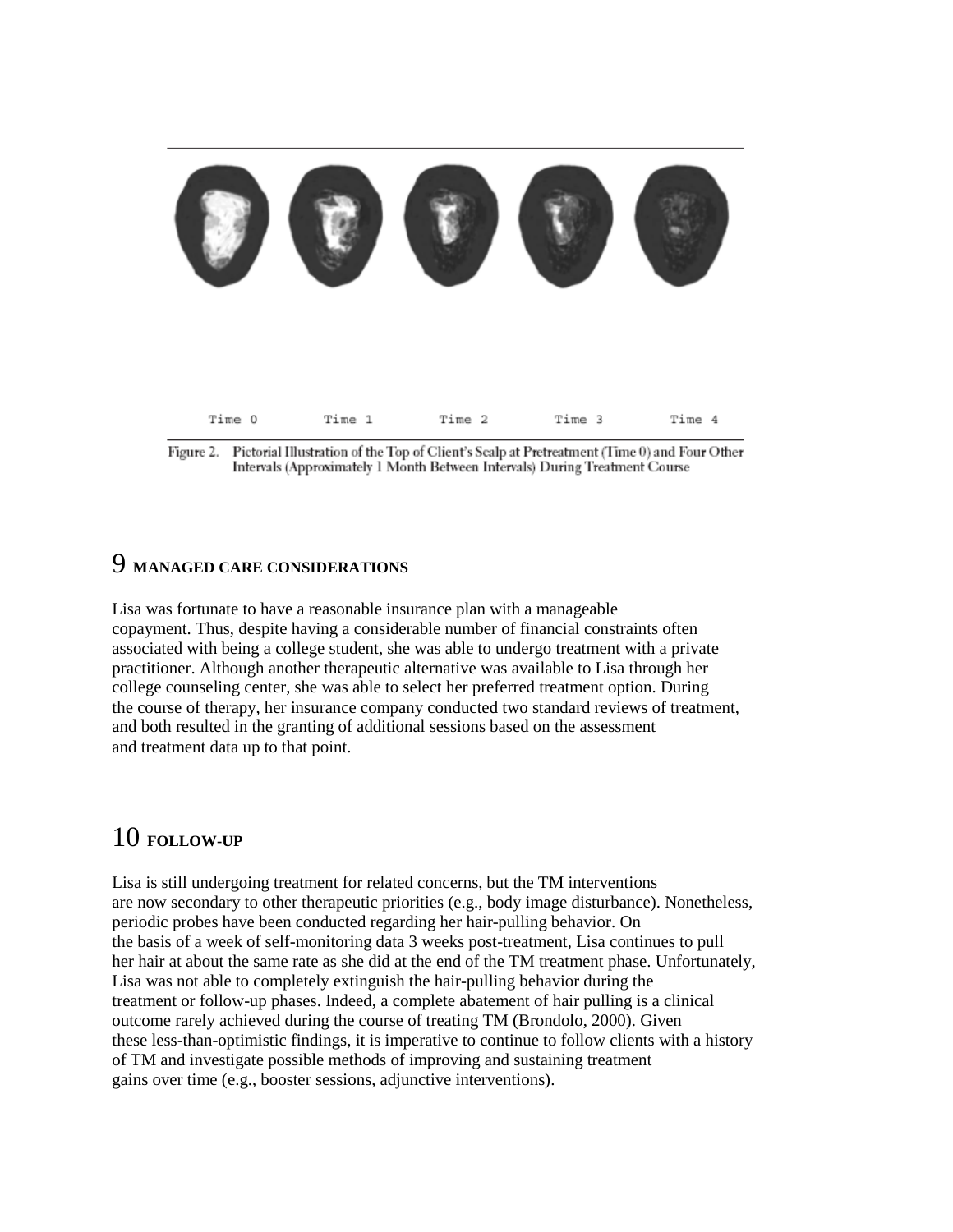### 11 **TREATMENT IMPLICATIONS OF THE CASE**

As illustrated above, TM is a complex disorder with a diverse presentation that is difficult and challenging to treat. However, based on the data obtained during the course of Lisa's treatment, it appears that conceptualizing and treating TM from a behavioral perspective leads to some positive results. Moreover, as Silverman (1999) described, the context in which the treatment is conceptualized, taking into account the relevant individual factors of each case (e.g., family-of-origin issues, interpersonal difficulties), provides a full menu of potential correlates for the practitioner to consider during therapy. However, given the limitations of the present case study (e.g., no sustained abstinence from hair pulling), it is critical that clinicians maintain a watchful eye for potential improvements to their procedures in hopes of providing better treatments for a substantial number of individuals who struggle with chronic hair pulling.

# 12 **RECOMMENDATIONS TO**

#### **CLINICIANS AND STUDENTS**

Given the experience working with Lisa and the extant literature as to the treatment of TM, five primary recommendations are offered to clinicians who intend to treat clients with TM. First, it is recommended that before attempting to treat TM, clinicians become well acquainted with the empirical literature on the topic. Second, in light of the empirical data in support of behavioral conceptualizations and treatments of TM, practitioners are advised to use such behavioral methods, including habit reversal procedures, during the course of therapy. Third, assessment data should be multifaceted, including both self-report data and more objective means (e.g., pictures) of measuring clinical outcomes. Fourth, clinicians unfamiliar with the specific intervention procedures that are well validated in the treatment of TM should seek consultation and supervision from those with expertise and experience in these areas. Finally, given that TM is not necessarily rare but variable depending on a number of contextual factors, it is recommended that clinicians pay close attention to the idiosyncratic variables in combination with broader treatment principles when providing treatment to those suffering from trichotillomania.

#### **REFERENCES**

American Psychiatric Association. (2000). *Diagnostic and statisticalmanual ofmental disorders* (4th ed. text revision).Washington, DC: Author.

Azrin,N.H.,&Nunn, R. G. (1973).Habit reversal: Amethod of eliminating nervous habits and tics. *Behaviour Research and Therapy*, *11*, 619-628.

Azrin, N. H., & Nunn, R. G. (1978). *Habit control in a day*. New York: Simon&Schuster.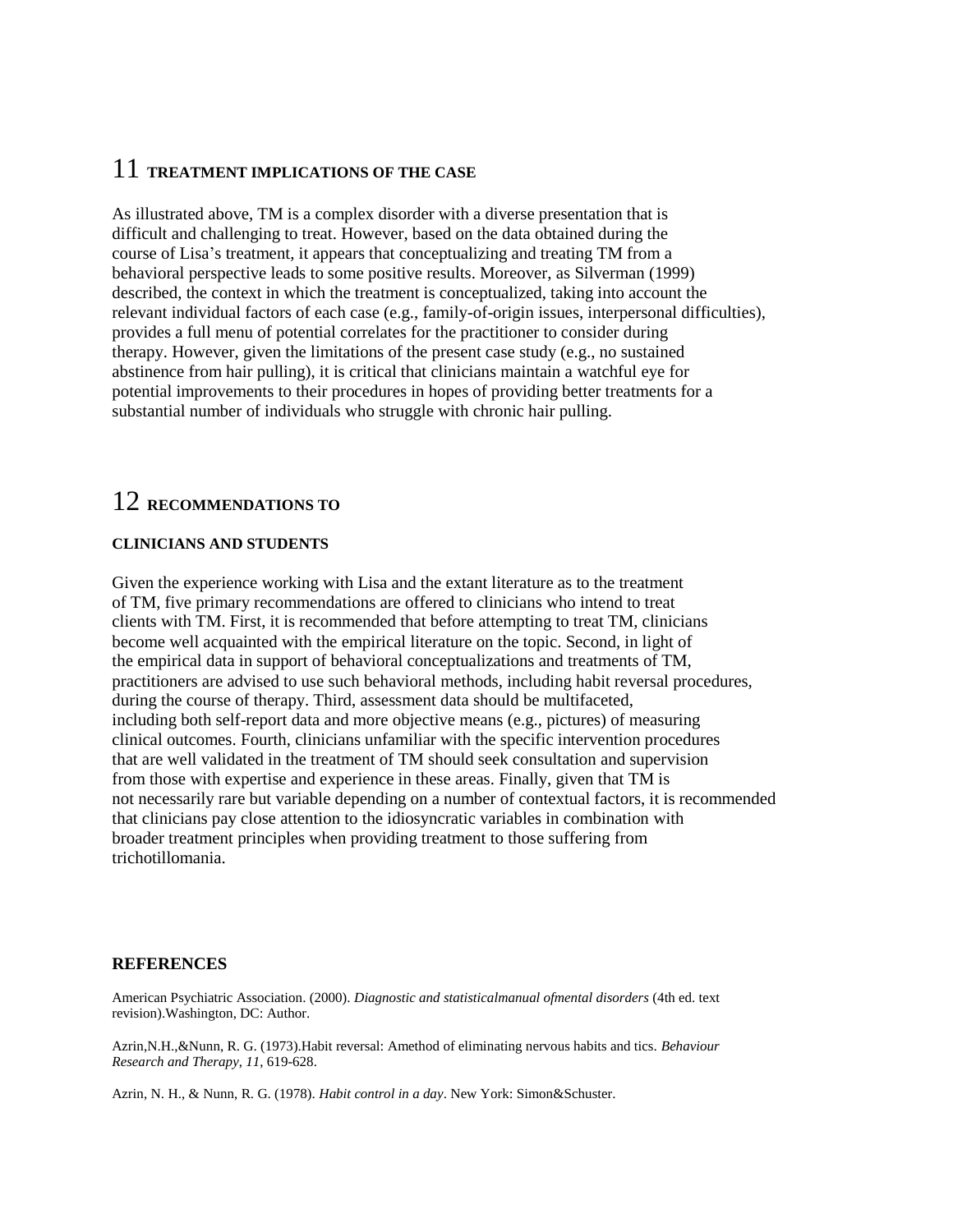Azrin, N.,Nunn, R.,&Frantz, S. (1980). Treatment of hairpulling (trichotillomania): A comparative study of habit reversal and negative practice training. *Behavior Therapy and Experimental Psychiatry*, *3*, 257- 260.

Brondolo,E. (2000). Using imaginal desensitization as an adjunctive treatment for trichotillomania. *Behavior Therapist*, *23*, 169-172.

Christenson, G. A.,Mackenzie,T. B.,&Mitchell, J. E. (1991).Characteristics of 60 adult chronic hair pullers. *American Journal of Psychiatry*, *148*, 365-370.

Christenson,G. A.,Pyle, R. L.,&Mitchell, J. E. (1991).Estimated lifetimeprevalence of trichotillomania in college students. *Journal of Clinical Psychiatry*, *52*, 415-417.

Deifenbach,G. J.,Reitman,D.,&Williamson,D. A. (2000).Trichotillomania: A challenge to research and practice. *Clinical Psychology Review*, *20*, 289-309.

Elliot, A. J., & Fuqua, R. W. (2000). Trichotillomania: Conceptualization, measurement, and treatment. *Behavior Therapy, 31*, 529-545.

Jenike, M. A. (1989). Obsessive-compulsive and related disorders: A hidden epidemic. *The New England Journal of Medicine*, *321*, 539-541.

King, R. A., Scahill, L., Vitulano, L. A., Schwab-Stone,M., Tercyak, K. P., & Riddle,M. A. (1995). Childhood trichotillomania: Clinical phenomenology, comorbidity, and family genetics. *Journal of the American Academy of Child and Adolescent Psychiatry*, *34*, 1451-1459.

Mansueto, C. S.,GoldfingerGolomb,R.,McCombsThomas, A.,&Townsley Sternberger,R.M. (1999). A comprehensive model for behavioral treatment of trichotillomania. *Cognitive and Behavioral Practice*, *6*, 23-43.

Mansueto, C. S., Townsley Sternberger, R.M., McCombs Thomas, A., & Goldfinger Golomb, R. (1997). Trichotillomania: A comprehensive behavioral model. *Clinical Psychology Review*, *17*, 567-577.

Ninan, P. T., Rothbaum, B. O., Marstellar, F. A., Knight, B. T., & Eccard, M. B. (2000). A placebocontrolled trial of cognitive-behavioral therapy and clomipramine in trichotillomania. *Journal of Clinical Psychiatry*, *61*, 47-50.

Peterson, A. L., Campise, R. L., & Azrin, N. H. (1994). Behavioral and pharmacological treatments for tic and habit disorders: A review. *Developmental and Behavioral Pediatrics*, *15*, 430-441.

Robleck, T.M.,Detweiler,M. F.,&Fearing, T. (1999).Cognitive behavioral treatment of trichotillomania in youth: What went right and what went wrong? *Cognitive and Behavioral Practice*, *6*, 154-161.

Rothbaum, B. O., Shaw, L.,Morris, R., & Ninan, P. T. (1993). Prevalence of trichotillomania in a college freshman population [Letter to the editor]. *Journal of Clinical Psychiatry*, *54*, 72.

Schlosser, S., Black, D.W., Blum, N., & Goldstein, R. B. (1994). The demography, phenomenology, and family history of 22 persons with compulsive hair pulling. *Annals of Clinical Psychiatry*, *6*, 147-152.

Silverman,W. K. (1999). The importance of walking on infirm or swampy ground. *Cognitive and Behavioral Practice*, *6*, 163-167.

Soriano, J. L., O'Sullivan, R. L., Baer, L., Phillips, K. A., McNally, R. J., & Jenike, M. A. (1996). Trichotillomania and self-esteem: A survey of 62 female hairpullers. *Journal of Clinical Psychiatry*, *57*, 77-82.

Spitzer, R. L., Williams, J. B. W., Gibbon, M., & First, M. (1992). The Structured Clinical Interview for *DSM-IIIR* (SCID): I. History, rationale, and description. *Archives of General Psychiatry*, *49*, 624-636.

Swedo, S. E.,&Leonard, H. L. (1992). Trichotillomania: An obsessive-compulsive spectrumdisorder? *Psychiatric Clinics of North America*, *15(4)*, 777-790.